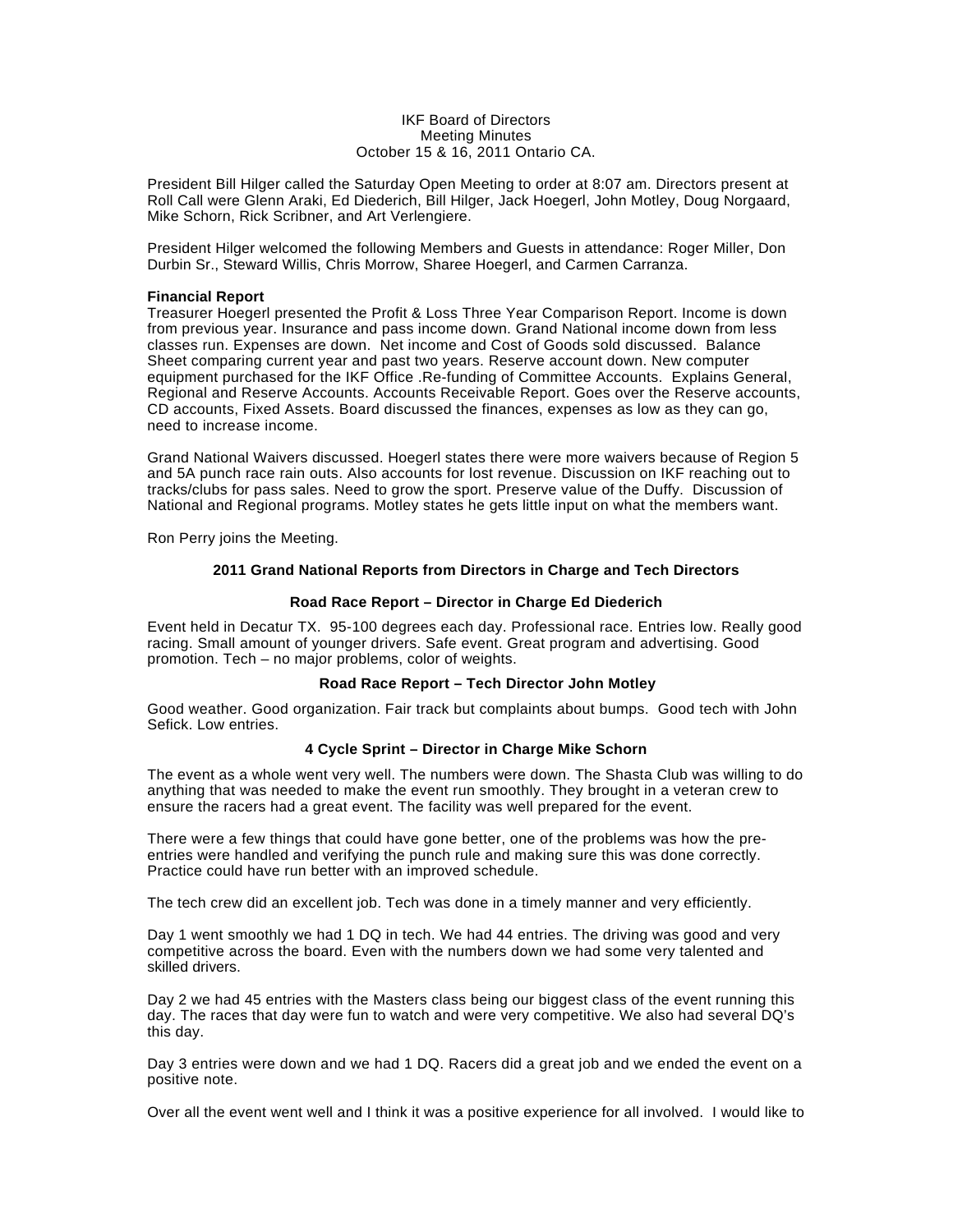thank Rick and Janet Scribner for all of their help at the event. I would also like to thank Glenn Araki, and Terry Nash for helping to make the event go smoothly. Thanks also to the Shasta Kart Club and all their members for their hard work. .

## **4 Cycle Sprint – Director in Charge Terry Nash**

Report read by Mike Schorn. Sparse showing of competitors preceding the event. Rain forecast. Low entries. Participants were cream of the crop. Racing competitive – most winners were not decided until the last lap. Hard working tech crew - considers them the best in the country. Roger Cathey, Mike Schorn, Chris Hatch and Mike Orear to be commended for their devotion to honesty and integrity and understanding of the Rulebook. Did groundwork in preparation for next years event. Wants young engine builders involved in the tech process. Word was tech was strict but fair. Pre-tech done with a form letter signed by the competitor. No DQ's because of safety violations. Few DQ's in the tech barn with no disputes over the calls.

## **4 Cycle Speedway – Director in Charge Bill Hilger**

370 entries. Event hampered all week by intermittent rain. Practice went well. BBQ Dinner offered. On Opening Day, City Officials and Dignitaries spoke to the crowd. Fly over. Staff worked very hard. One day event postponed. Very competitive race days, multiple challenges. One incident. Safe event. Raceceivers were used at event – went very well. Very valuable tool. Good feedback from drivers. Registration was superb, staff was very friendly. Race officials worked together very well. Club members worked very hard; good personnel. Nothing but praise for the volunteers that hosted the event. Maxxis tires were given away each day at the drivers meeting. Numbers were down. Next year is a combination of the 2 & 4 Cycle Speedway; lots of planning on classes and race structure. Will probably add a day or more to the event. Chase'n Race'n Magazine was at the event; impressed with IKF race structure. Great event. Medical staff great. Engine Builder Award sponsored by Briggs & Stratton/IKF was won by Tom Rayl. Hoseheadradio.com was also at the event, live internet radio.

## **4 Cycle Speedway – Tech Director in Charge Doug Norgaard**

Pre Tech went very well. All karts were checked before practice on Monday and all karts were checked before every day of racing.

SDKC had tech tools to check all measurements on the kart including seat height. The only thing SDKC did not have to check with was the wheel base measurement. That had a few racers upset, the racer said that there were karts that were short on the wheel base. With that being said SDKC after the Grands have purchased a tech tool to check wheel base with.

Mark Alton did a great job of staying on top of post heat techs. Mark checked different things when the racers came off the track after the heats. Mark also checked tires and engine seals after the features before sending the karts to post tech.

Mark wrote down the top 5 finishers on a tablet for each class like I asked for. Then we set up 4 stations for teching. We had a very smooth working system going and tech was over in just little over one hour. We had 4 very good tech people, Cal Tchetter, Lee Miller, Mark Alton and Shawn Huse. We had one engine that did not pass tech. Every tech person checked the engine one by one and came up with the same thing. So, as a group, we had to disqualify the racer. With all the hard work from the 3 pre tech people and 4 post tech people, this was a very smooth tech program this year.

## **2 Cycle Speedway/Speedway Midget – Director in Charge & Tech Director Jack Hoegerl**

The 2011 IKF Speedway/Speedway Midget Nationals were held July 31st through August 5th. The event was held at Delaware Speedway in Delaware, IA, and was hosted by Tri-County Karters / promoted by Bill and Candice Rieken.

The week started hot and humid along with tempers. 95-100 degree temperatures, humidity 90 degrees. Daily pre-tech was performed by Chris Schweer and myself. Sunday afternoon before the official practice began, a barbecue dinner was provided by the Riekens. Every night of the event either bottled water, watermelon, a dinner or ice cream was provided.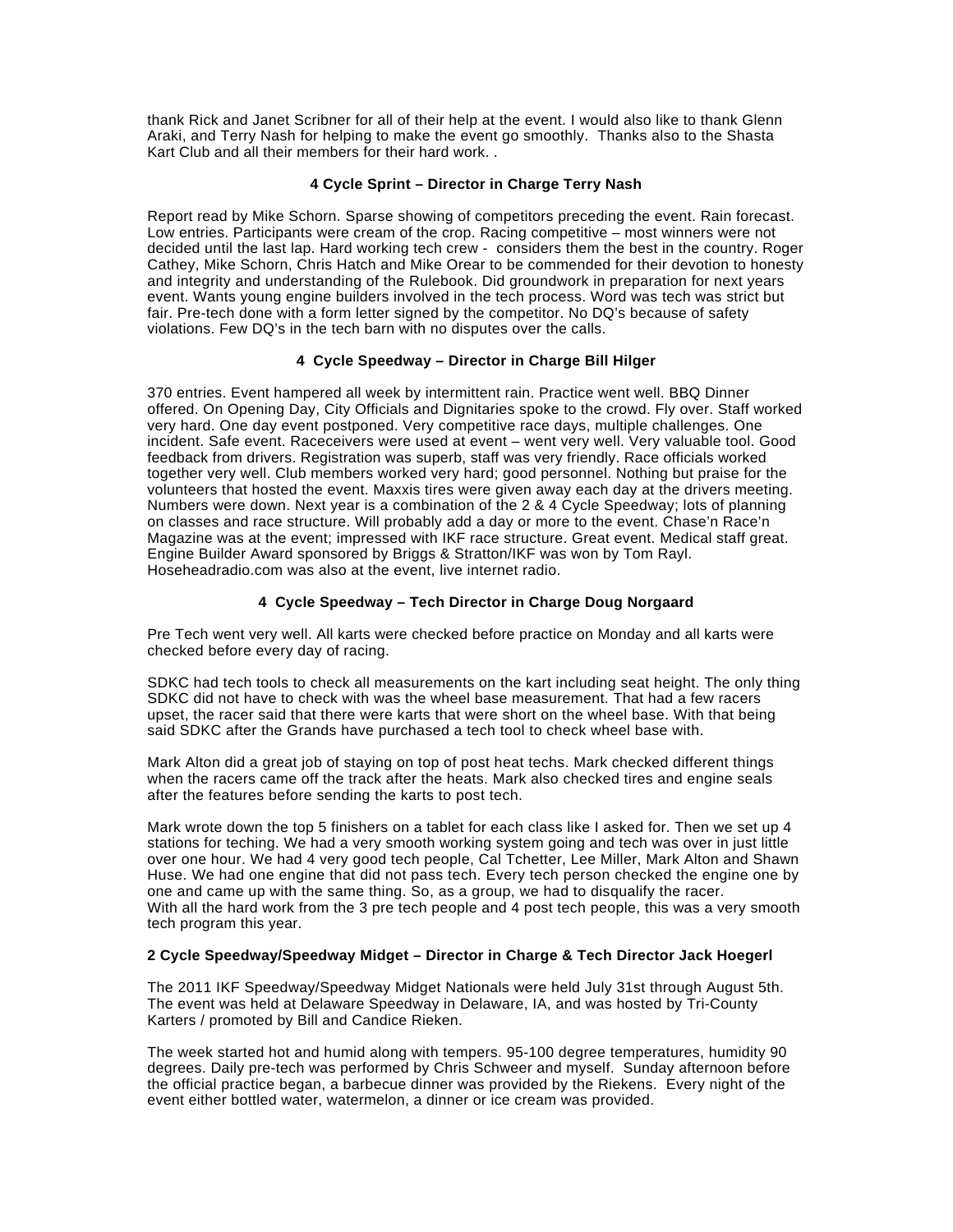Monday's night of racing started with the track being dusty, but Dennis (the track man) soon had the track under control.

Tuesday night continued with hot weather and fierce competition. Wednesday started with a cooler night, and tempers mellowed.

Thursday night was beautiful racing weather, with a chance of rain. There was no rain and the event completed Thursday night as scheduled. All racing for the week was completed before the midnight curfew. Final awards were given out that night. All other awards were given out the next afternoon of the previous night of racing.

Post tech was performed by George Clausen, Larry Killam, Tom Krause and myself. These guys bring many years of experience and dedication to the event. There was one engine DQ because of a timing issue. Unfortunately, this was a first place winner. A correction to the engine was made by Tech personal for the next night and the competitor won that night. This shows the dedication of the help I have.

Fuel was a pump-around system with Burris castor being used.

Flagman for the week was Chris Schweer, who held his own during the event. Registration and scoring were led by Christy Schweer. Two excellent corner workers, Eric and Andy Pollard, served for the entire week.

Race directing was alternated by Lisa Harney, Dave Abell, and Eric Pollard.

The First Responders were present all week. Did not have to get on the track. No reportable injuries.

Candice Rieken had obviously spent many days arranging this event and was always available for help.

As usual, by the time the event was over some competitors expressed unhappiness in the officiating and felt IKF should bring in all outside officials. As usual, no competitors were willing to pay a higher entry fee to make that happen. Even Though Region 5 had suffered several rain outs and a race cancellation the event entries maintained their average of 200 entries.

Overall this was a successful event for everyone.

Faye Pierson joins the Meeting.

## **2 Cycle Sprint Report– Director in Charge Bill Hilger**

Event held at CalSpeed was a week of good racing but the heat took its toll. 229 entries. Experienced group of employees under the direction of Rob Niles. Everyone knew what their task was and did it very well. Race Officials and Rob Niles met to discuss plan for the week. Race Directors were Bob English and Taylor Jocelyn. Races were good each day. Track layout led to safe racing. Multiple passing zones were available. Heat took toll on the racers and staff. Had extra staff. Bridgestone tires were handed out at each drivers meeting. Registration staff was A+. More than one competitor complimented on the registration staff. Registration staff is the first contact at the event. Racing surface and facilities were very good. Food not so good. Plenty of officials. Assessment of penalties took a long time. Feels the awards presentation should be done at the drivers meeting before the race starts. Not fair to sponsors. Raceceivers worked well the first day. Days were too long for the competitors – rushed them though and out. Rob Niles and his employees did a great job hosting the event. Attendance low. Event not promoted as it should be.

Araki comments that tech was rushed.

#### **2 Cycle Sprint Report – Tech Director John Motley**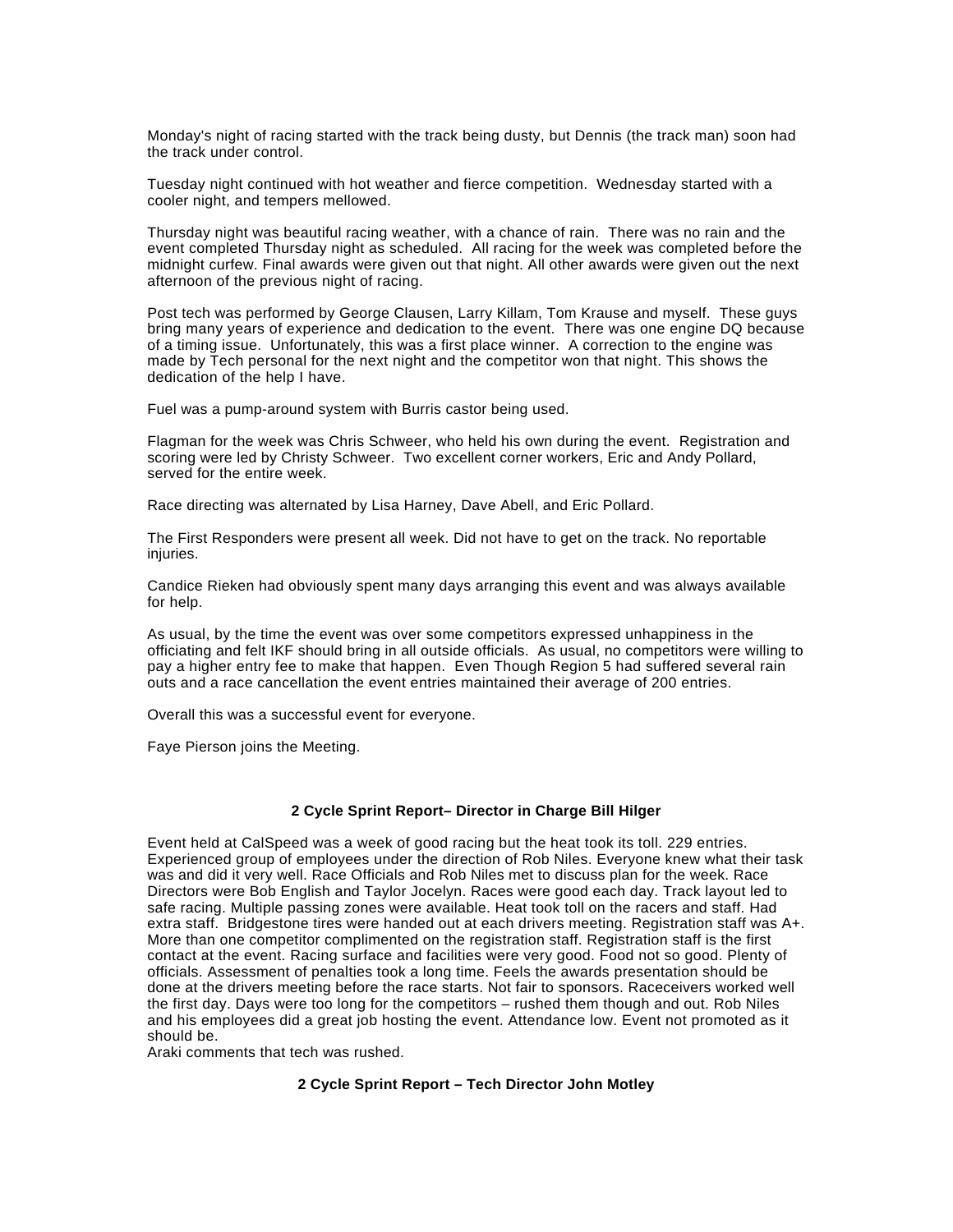Excellent staff of Gene Severino, Frank Jimenez and Carolyn Adams. Two issues in tech – limited space and drop dead time deadline to be met. KPV pipe and clutch issues. Variety of DQ's. Heat was a problem. Overall, tech went fine, no terribly controversial issues. PRD USA supplied air cleaner cups. Did PRD leak down test. Needed more space and shade. Pre-tech Form was big issue, did not have a Form for each day.

Discussion on the Pre-Tech Form. Should have a Form for each day.

Colin Reese joins the Meeting.

## **PROPOSALS**

Submitted by Motley:

1. Engine changes in 2 Cycle Sprint/TaG: Should demonstrated damage to an engine occur, the Technical Inspector may allow repair or the substitution of a like engine. The burden for demonstrating damage rests with the competitor. If the competitor is unable to demonstrate damage, one additional engine (total of 2) MAY be approved by the Technical Inspector. If approved, the competitor will start the next competition session at the back of the lineup. The intent of these rules is to repair engine damage, NOT to perform maintenance. The interpretation will be up to the Technical Inspector.

Discussion: Motley states competitors change engines with no penalty. Chaos for the tech personnel. Not a broad based problem – only a handful of people. Seconds by Schorn and Diederich.

In Favor: Araki, Diederich, Hoegerl, Motley, Norgaard, Schorn, Scribner, Verlengiere Passed

2. TaG classes: the engine brand and model may not be changed after qualifying. Discussion by Board.

Seconds by Schorn and Scribner.

In Favor: Diederich, Hoegerl, Motley, Norgaard, Scribner, Verlengiere Opposed: Araki, Schorn Passed

3. Port Measurement in TaG engines. Discussion by Board. Conflict in measurement and degrees. Digital encoder or degree wheel to be used. Seconds by Schorn and Diederich.

In Favor: Araki, Diederich, Hoegerl, Motley, Norgaard, Scribner, Verlengiere Opposed: Schorn Passed Submitted by Scribner. 4. Add to Section 110.9: Duffy Award Restriction. See Section 212.3 for 2 Cycle Sprint, Section 213.3 for 4 Cycle Sprint and Section 405.3 for 4 Cycle Speedway. Seconds by Scribner and Verlengiere.

In Favor: Araki, Diederich, Hoegerl, Motley, Norgaard, Schorn, Scribner, Verlengiere Passed.

Submitted by Scribner: 5. Change Section 212.3 to read: At Grand National events, classes with less than 10 entrants will not be run for a Duffy. Seconds by Scribner and Verlengiere.

In Favor: Diederich, Hilger, Motley, Norgaard, Verlengiere Opposed: Araki, Hoegerl, Schorn, Scribner. Passed

Submitted by Scribner: 6. Change Section 213.3 to read: At Grand National events, classes with less than 10 entrants will not be run for a Duffy.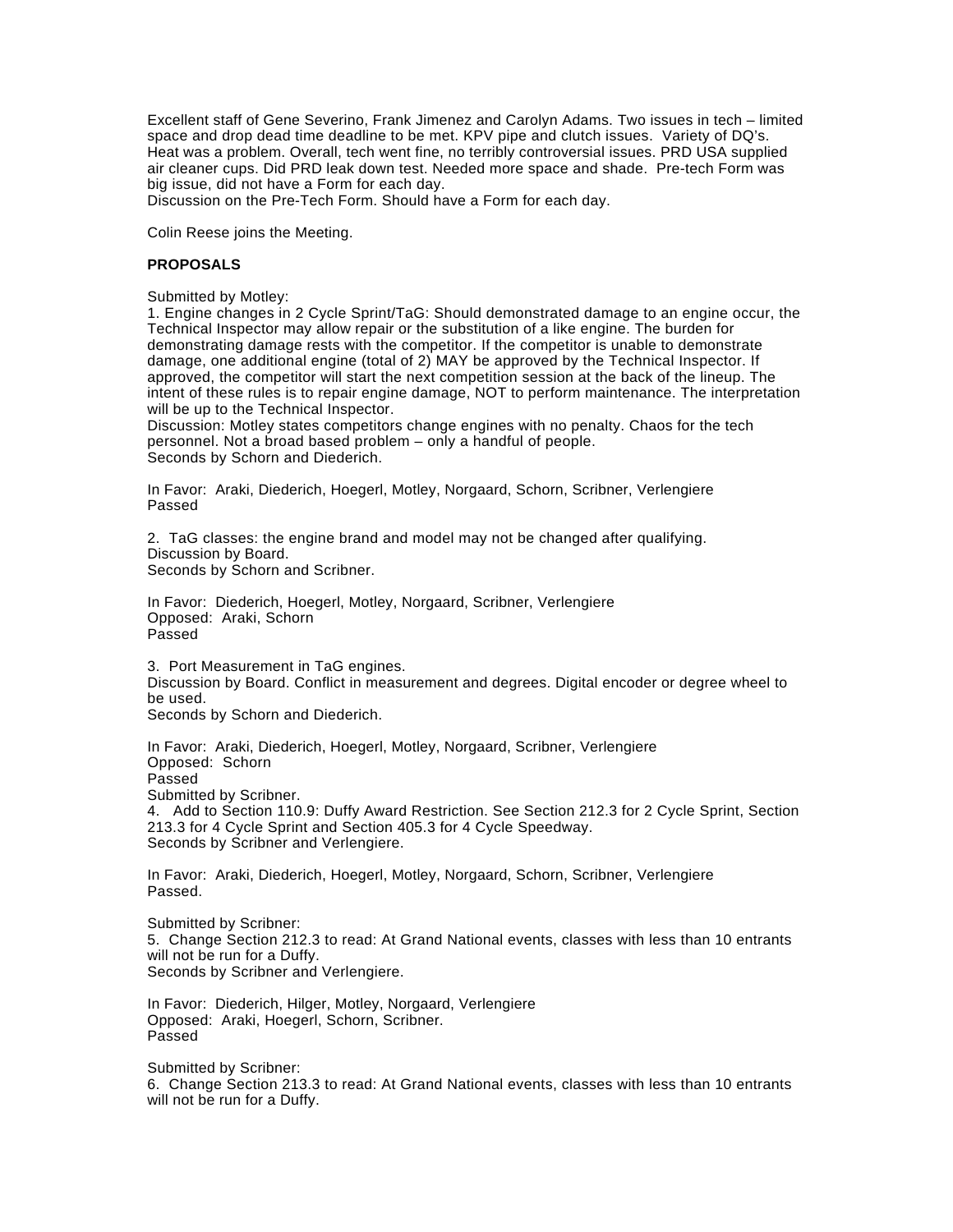Seconds by Scribner and Verlengiere.

In Favor: Diederich, Norgaard Opposed: Araki, Hoegerl, Motley, Schorn, Scribner Abstain: Verlengiere Failed

Submitted by Scribner: 7. Change Section 405.3 to read: At Grand National events, classes with less than 10 entrants will not be run for a Duffy. Seconds by Scribner and Verlengiere.

In Favor: Motley, Norgaard, Scribner, Verlengiere Opposed: Araki, Hoegerl, Schorn Abstain: Diederich Passed

Submitted by Araki: 8. Section 207 Class 2: Change age on the Junior I Comer 2 Cycle Sprint class to Attained Age 7- Competition Age 11. Reason by Araki: Make an easier transition for a kid karter to go into Junior I. Is a very difficult transition. Too big of a jump, competition wise. Motley agrees. Seconds by Motley and Diederich.

Opposed: Araki, Diederich, Hoegerl, Motley, Norgaard, Schorn, Scribner, Verlengiere Failed

Submitted by Araki: 9. Section 207 Class 3: Change age on the Rookie Sportsman class to Attained Age 7- Competition Age 11. Seconds by Motley and Verlengiere.

Opposed: Araki, Diederich, Hoegerl, Motley, Norgaard, Schorn, Scribner, Verlengiere Failed Submitted by Schorn: 10. Section 209 Classes 1,2,3: Change age on the Junior I Briggs Gas Animal Light, Medium and Heavy to Attained Age 7- Competition Age 11. Seconds by Scribner and Diederich.

In Favor: Araki, Hoegerl, Motley, Norgaard, Schorn, Verlengiere Abstain: Diederich Absent: Scribner Passed

Submitted by Motley:

11. Introduce a new Kid Kart class based on the Honda GX50U engine. Sealed engine, claimer rule. Engine available through Honda Performance Development. Engine is running a number of places; he has tested it. Not suggesting to replace C-51. Viable alternative. Chance to get Honda involved. Motley to send verbiage. Details to follow. Seconds by Scribner and Diederich.

Motley states it is a local option stand alone class. Rules to go through Committee for approval for inclusion in the Rulebook.

In Favor: Araki, Diederich, Hoegerl, Motley, Norgaard, Schorn, Scribner Abstain: Verlengiere Passed

Submitted by Hoegerl:

12. Section 402 2 Cycle Speedway Championship Class #13 Super Sportsman. Allow wet or dry engine clutch per Section 202.5. Reason: Wet engine components are becoming harder to find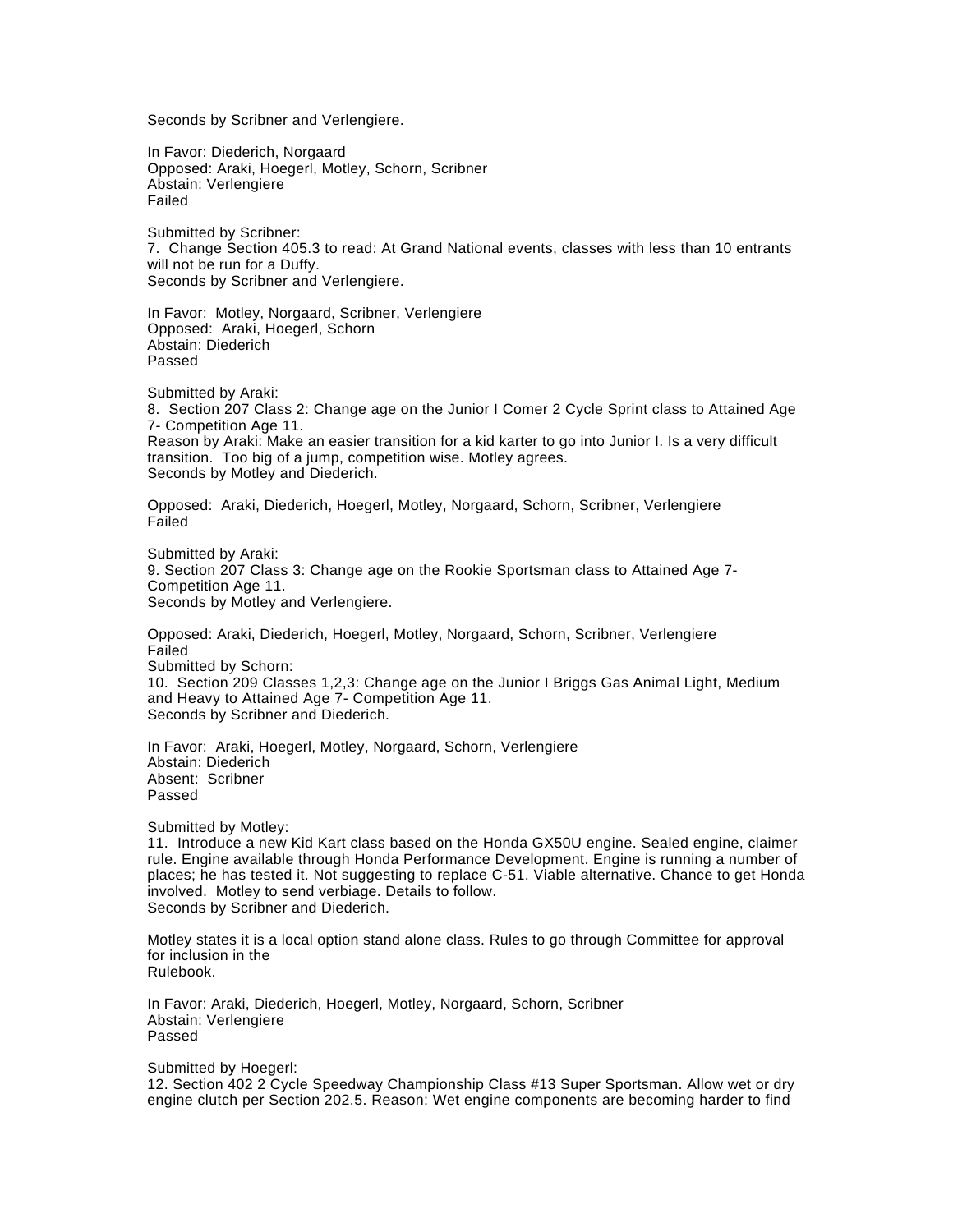and dry clutches reliability have improved. Seconds by Schorn and Diederich.

In Favor: Araki, Diederich, Hoegerl, Motley, Norgaard, Schorn, Scribner, Verlengiere Passed

13. Section 207 2 Cycle Sprint Championship Class #1 Kid Kart to have an engine claiming fee of \$1,500. This does not include engine mount and air filter. You must also be a competitor in the class. Reason – to allow beginning drivers and their parents the opportunity to learn driving and mechanical techniques. Seconds by Motley and Norgaard.

Opposed: Araki, Diederich, Hoegerl, Motley, Norgaard, Scribner, Verlengiere Abstain: Schorn Failed

Janet Scribner joins the Meeting.

#### **Participation Stats**

2 Cycle Speedway – No changes. 4 Cycle Speedway – No changes. Shifter – No changes. Speedway Pavement – No changes. Road Race – No changes.

2 Cycle Sprint Add to Section 207 as National Class: PRD JR 1 Delete in Section 207 and add to Section 850.1: Rookie Sportsman Motion by Hilger to delete IAME Cup Jr. from Section 207. Second by Verlengiere In Favor: Araki, Diederich, Hoegerl, Motley, Norgaard, Scribner, Verlengiere Opposed: Schorn Passed

Motion by Verlengiere to add Rotax Max Masters to Section 207. Second by Norgaard. In Favor: Araki, Diederich, Hoegerl, Norgaard, Schorn, Scribner, Verlengiere Abstain: Motley Passed

4 Cycle Sprint Add to Section 209 as National Class: Jr. Il Briggs Gas Animal Heavy Delete from Section 209 and add to Section 850.2: Jr. II Briggs Animal

## **Approval of the 2012 Grand National Dates & Classes**

2 Cycle Sprint Motion by Schorn to approve June 18-24 2012 at Fresno Fair Grounds. Second by Diederich. In Favor: Araki, Diederich, Hoegerl, Motley, Norgaard, Schorn, Scribner, Verlengiere Passed

2 & 4 Cycle Speedway Motion by Schorn to approve July 29 – August 4 2012. Second by In Favor: Araki, Diederich, Hoegerl, Motley, Norgaard, Schorn, Scribner, Verlengiere Passed

4 Cycle Sprint Motion by Schorn to approve July 11-14 2012. Second by Diederich. In Favor: Araki, Diederich, Hoegerl, Motley, Norgaard, Schorn, Scribner, Verlengiere Passed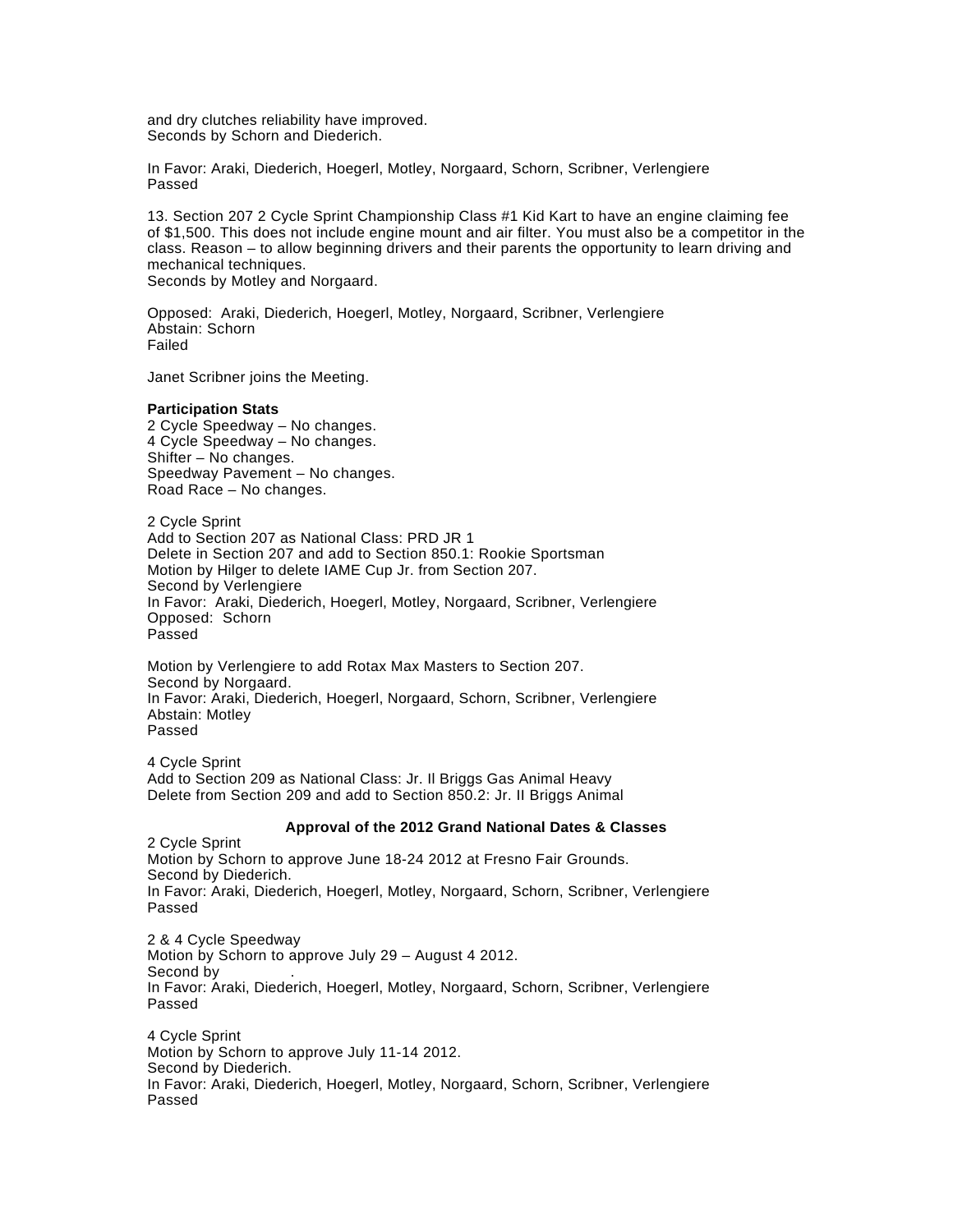Schorn to speak with 4 Cycle Sprint promoter regarding local option classes submitted for the Grand National.

#### **2013 Grand National Bids**

The Board discussed the bids received for the 2013 Grand Nationals (21 months away). The Board selected the tracks below to complete a Questionnaire, pursuant to Section 101.3.6. The Questionnaire must be completed and returned to the IKF Office by January 5, 2012. This Questionnaire will become part of their Contract. An evaluation of the fee schedule for the Grand Nationals will be conducted in terms of price per entry per level of participation.

## **2 CYCLE SPRINT**

| Region 7 Willow Springs Kart Club | <b>Willow Springs Kart Track</b> | Rosamond CA |
|-----------------------------------|----------------------------------|-------------|
| Region 6 Italian Motors USA       | Sumas Int'l Motorsports          | Sumas WA    |
| Region 6 So. Oregon Karters       | Jackson Ct. Sports Park          | Medford OR  |

# **2 & 4 CYCLE SPEEDWAY/SPEEDWAY MIDGET**<br>Rolling Thunder Speedway Hur

Rolling Thunder Speedway Huron SD

Update on Region 11 Sprint by Don Durbin. Upcoming meeting with clubs. Discussion on possible race dates and other series dates. Plan is to not schedule over major events.

Scribner suggests exception to the no double points rule for races held after the Grand Nationals.

Durbin feels something has to be done for events after the Grand Nationals. Scribner says 100 bonus points does not change the game; double points could be a game changer. Araki states the double points help those who attend vs. those who do not attend.

Durbin discusses points structure in qualifying, pole position. Araki states this can be done in the regional series. Discussion on IKF and series points. Regions need to declare their regional points structure for the year.

Stewart Willis asks about the Junior I Comer re: no option year. Araki suggests a new class be created: Rookie Comer, 7-9 yrs. old. Will allow a 10 year old to race the class. Willis suggests 7-10 competition age with no option year. Araki needs help with verbiage to allow them to go from Kid Kart to Rookie Comer and back. Wants same competitor to race three days. Araki states purpose of class is to allow them to not move up. Can be run as a local option class. Wants to see class run in Region 7 series.

Discussion on lack of IKF branding in regional series and Grand National.

Christopher Morrow discusses the Grand National waiver rule. Asks for clarity to the exceptions that allow for a waiver and intent of the rule. Has specific issue with this year's Grand National waiver i.e. states winner of class was not eligible to race. Not fair to other competitors. Discussion of waiver form. Board decided to accept waivers up to the day of the event. Board approved the waiver request.

## **2012 IKF Governor and IKF Regional Coordinator Appointments**

National Coordinator: Rick Scribner Rule Book Coordinator: IKF Office Rulebook Text Editor: Roger Miller Track / Club / Promoter Relations: IKF Office Sprint Waiver Chairperson: Glenn Araki Road Race Waiver Chairperson: Mike Schorn Speedway Waiver Chairperson: William Hilger

Region 1 Coordinator (Sprint): Joan Cressi

Region 2 Coordinator: Open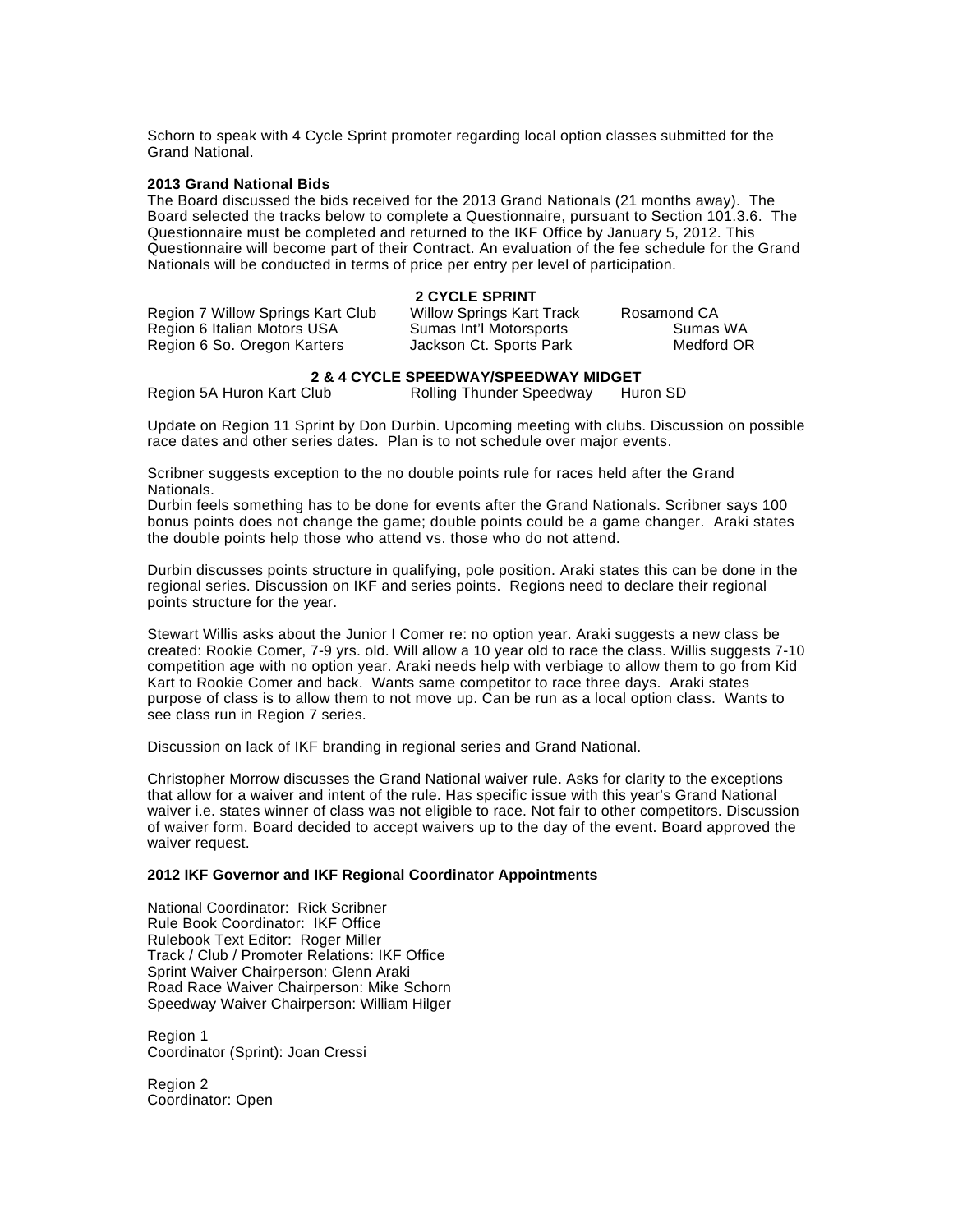North Carolina Governor: Open

Region 3 Coordinator (Speedway): Andy Bear Wisconsin Governor: Mark Alton Minnesota Governor: Lorri Koopman

Region 4A Coordinator (Speedway): Tammy Mehrer Coordinator (Sprint): Jay Jacobellis New Mexico Governor: Andrew Huerena

Region 4B Coordinator (Road Race): Open Coordinator (Sprint): Open Coordinator (Speedway): Open Coordinator (Speedway Pavement): Francis Rougeou Louisiana Governor: Francis Rougeou Texas Governor: Hank Cantrell

Region 5 Coordinator (Speedway): Dave Abell Coordinator (Sprint): Open Coordinator (Speedway Pavement): Open Iowa Governor: Lisa Harney Missouri Governor: Open

Region 5A Coordinator (Speedway): Open Nebraska Governor: William Hilger Kansas Governor: Open North Dakota Governor: Open South Dakota Governor: Doug Norgaard

Region 6 Coordinator (Road Race): Chris Hatch Coordinator (Sprint): Bill Hettick Coordinator (Speedway) Roger Freeborn Idaho Governor: Roger Cathey Oregon Governor: Mike Schorn Washington Governor: Bob Thompson

Region 7 Coordinator (Sprint): Open Arizona Governor: Bernie Lacotta Hawaii Governor: Tim Hultquist South California Governor: Sharon Barros

Region 8 Governor / Coordinator: Stan Crocker

Region 10 Coordinator / Governor: Gabe Kadjy

Region 11 Coordinator (Sprint): Don Durbin Sr. Coordinator (Road Race): Roger Miller Northern California Governor: Roger Miller Northern Nevada Governor: Open

Motion to approve the 2012 Regional Coordinator and Governor appointments above. Second by.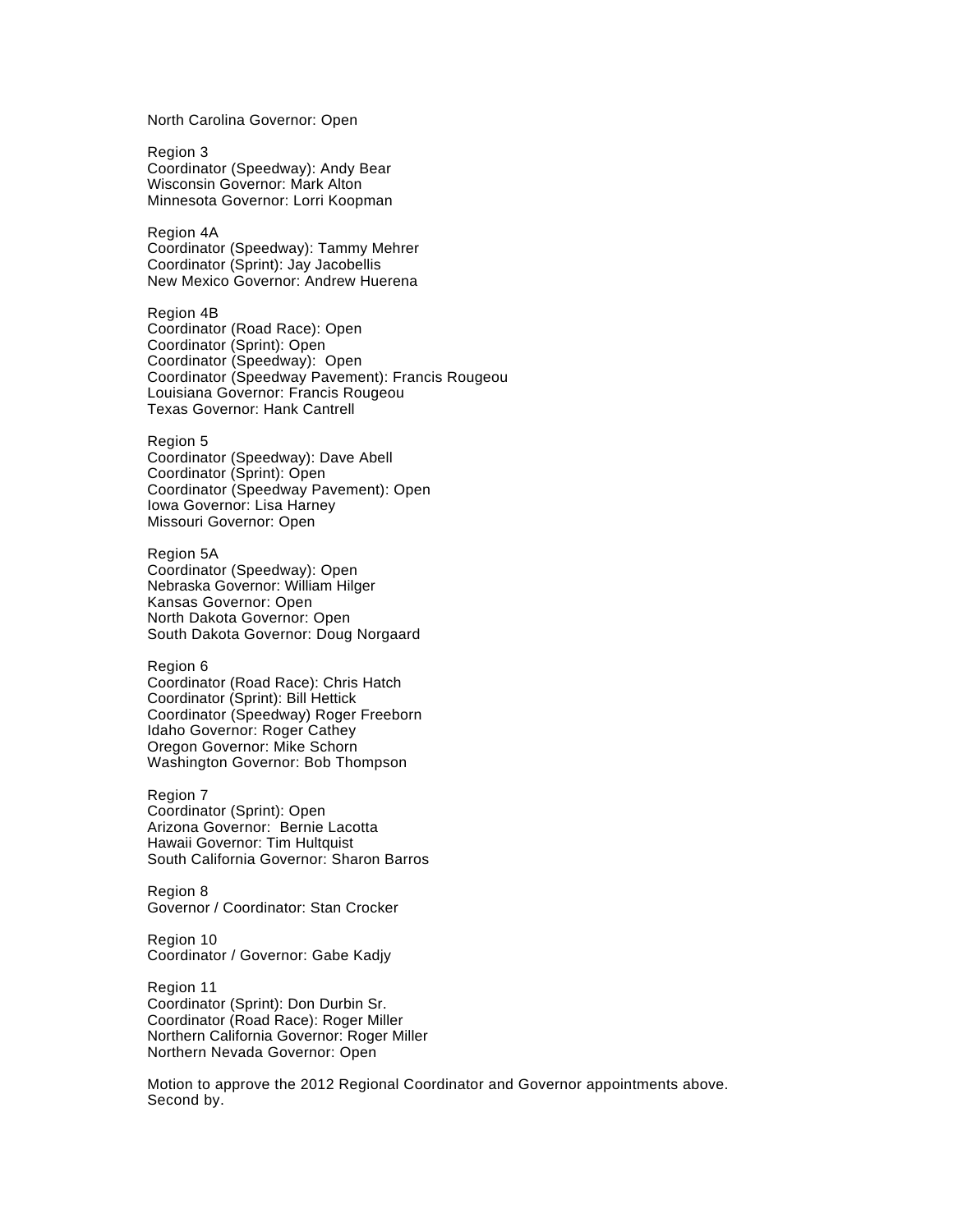In Favor: Unanimous Passed

#### **2012 Advisory Committees**

National Tech Director 2-Cycle: Jack Hoegerl Committee: Lynn Haddock, Terry Ives, John Motley, Don Durbin Sr., Terry Nash

National Tech Director 4-Cycle: Mike Schorn Committee: Lee Miller, Roger Cathey, Chuck Sloggett, David Snyder, George Shear, Doug Norgaard, Mark Alton, Terry Nash

Shifter Tech Committee Chairman: John Motley Committee: Terry Hegar, Don Holmboe, John Sefcik

Road Race Committee Chairman: Don Holmboe Committee: Debbie Kuntze, Chris Hegar, Roger Miller

Sprint Committee Chairman: Art Verlengiere Committee: Lynn Haddock, Les Hand, Kent Laukaitis, Keith Freber, Chris Villarreal, Don Durbin Sr.

Speedway Committee Chairman: Bill Hilger Committee: Dan Koopman, David Snyder, Ralph Woodard, Doug Norgaard, Doug Johnson

TaG Committee Chairman: John Motley Committee: Don Moormeister, Terry Nash, Rick Scribner, Jack Hoegerl

Motion by Diederich to approve 2012 Committee Chairman and Members. Second by Hilger. In Favor: Araki, Diederich, Hoegerl, Motley, Norgaard, Schorn, Scribner, Verlengiere Passed

#### **Committee Reports**

.

2 Cycle Tech –. Jack Hoegerl

I have improved my methods of communication with members via e-mail and phone calls. With being a Board Member too many times rules are made or changed at Board meeting leaving Tech Committee members out of the loop. I have made a serious effort to keep members informed by e-mailing updates and phone calls. at the same time they are submitted for publication. It appears that not only IKF members but, also Tech Committee members don't review the Tech updates on our website. I stress that I have discussed the changes previously with members unless the changes were made at a Board meeting.

For the 2012 season Don Durbin Sr. and Terry Nash have been added to the Committee which includes Lynn Haddock, Terry Ives, John Motley and myself as Chairman.

The 2011 season saw only a few updates or clarification of rules. The KPV engine saw several changes for 2011. The first being a new importer, a new pipe and header, a crankcase casting change, and several clutch changes throughout the season. We are currently going thru another clutch drum change. While these changes appear to be for the good, I would hope that this situation closes. I feel that IKF is just along for the ride.

With the economy as it is, the Committee tries to keep cost, availability, and obsolete products in mind. With this in mind we continue to keep changes at a minimum.

4 Cycle Tech Committee Report - Terry Nash – read by Mike Schorn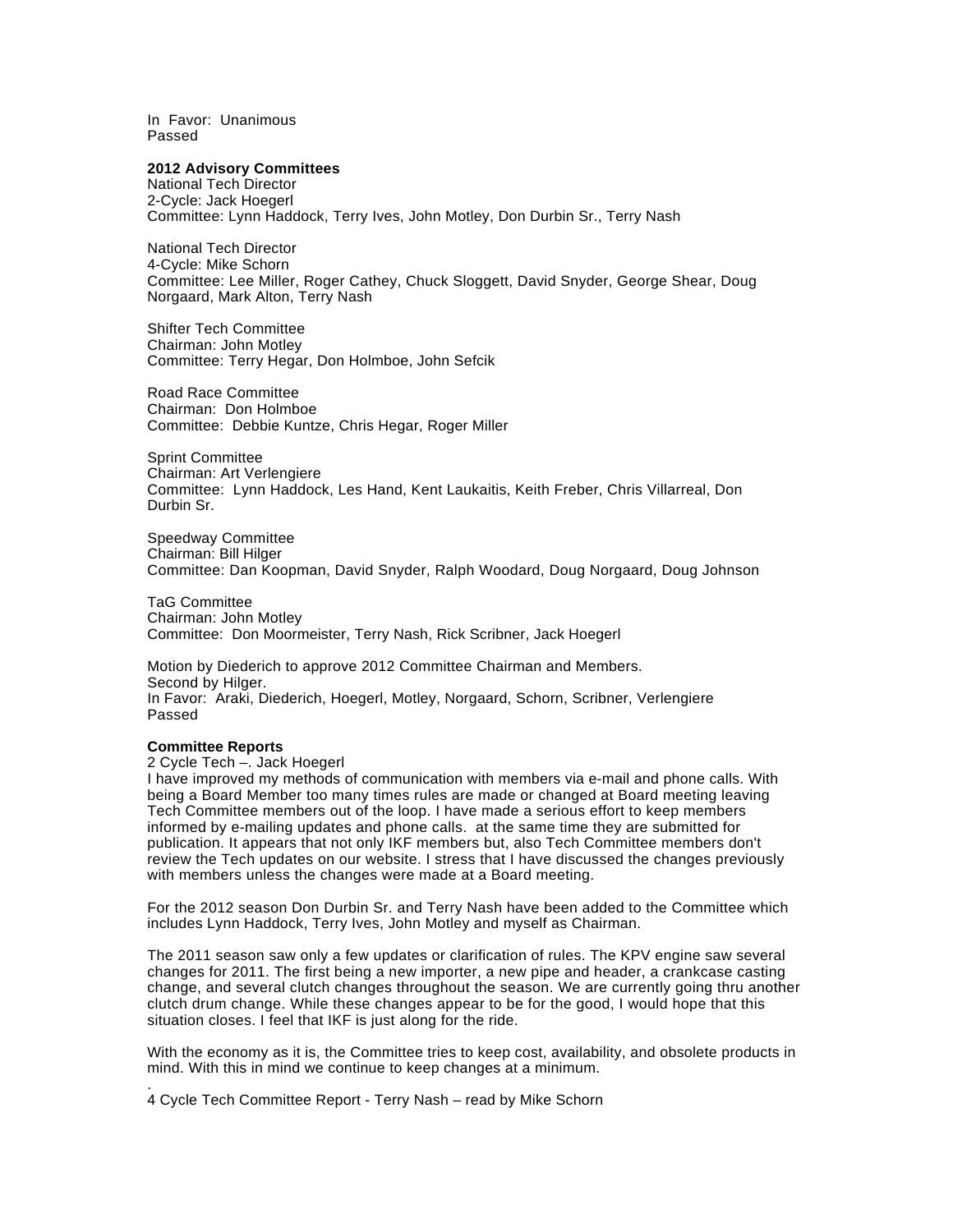The 4 Cycle Tech Committee was a busy entity this past year. Changes in the 4 Cycle racing world were noticed for 2011 with the smaller numbers across the board at sanctioned events. Backed up by the smaller numbers of karters racing at our National events. I believe the economy has played a large part in our diminished numbers. Although the numbers were smaller the racing among the entries was very tense. The frontrunners seem to come to the big events. Communication with the Committee as a whole was fair. There should be some changes made for 2012 to thin out the group and include only those wanting to be actively involved.

Once again I would like to accolade Mike Schorn for all of his hard work and valued counsel this past year. Without his hand on the computer communication, the whole year could have fallen in a heap.

Throughout the 2011 season many concerns were voiced in the area of measuring many components in the Briggs production engines. Because of the differences in measurements discovered with production changes, many engine builders were polled as to how to handle the changes. We fielded questions and provided viable solutions to all. Documentation and dialogue with Briggs was obtained and therefore 2011 was handled.

For 2012 there will be some significant changes to the Rulebook in the area of 4 Cycle Tech. Changes submitted by the manufacturers in the area of production have arrived and there are many tech issued to contend with. The many hours of polling and discussion will help us arrive at concise and clear rule updates.

Schorn reads the 4 Cycle Committee requested rule changes. Discussion by Board. No action at this time.

Shifter Tech – John Motley Nothing to report. Nothing to change. Verlengiere asks about spec shifter pipes – Motley says to submit to him.

Speedway Report - Bill Hilger No Report

#### Road Race Report – Don Holmboe

State of Road Racing in IKF is dormant. The most active Region is in Texas with SWRA but their participation is down also. All turnouts are down and Clubs, such as Portland Karting, have cut back their number of races. The Texas economy is better than average thus a healthier situation.

Cause: "It's the ECONOMY" Less discretionary incomes coupled with very high rental rates for prime RR tracks, equals falling participation.

Fix: Nothing in short term. RR Clubs/Promoters need to negotiate tougher with track owners. There is some wiggle room on costs. Have seen some give on rates for track in north central Oregon, Grass Valley. Portland Int'l Raceway only fills 2/3 of the available track time. Clubs need to change their mindset and start negotiating rates.

In Texas a new promoter is going to put on a 1.2 mile race in Dallas next March. A street/road race. Might be a good example for the traditional Road Race Clubs to investigate.

TaG Committee – John Motley No new engines. Strictly housekeeping issues.

Sprint Committee – Art Verlengiere No Report

Roger Miller discusses rule changes for 2012, states he has not received anything from the Board. Hilger has verbiage to discuss tomorrow. Miller states there are Flags in all Sections of the Rulebook – Board comments to leave in each Section.

Don Durbin Sr. discusses TaG weights. Diederich made a proposal but the weights were not right. Need to revisit and possibly adjust the weights. Disparity between engines. Durbin wants to use SKUSA weights. IKF has no data base. Discussion about engines and weights. Motley reads weights, Seniors & Masters: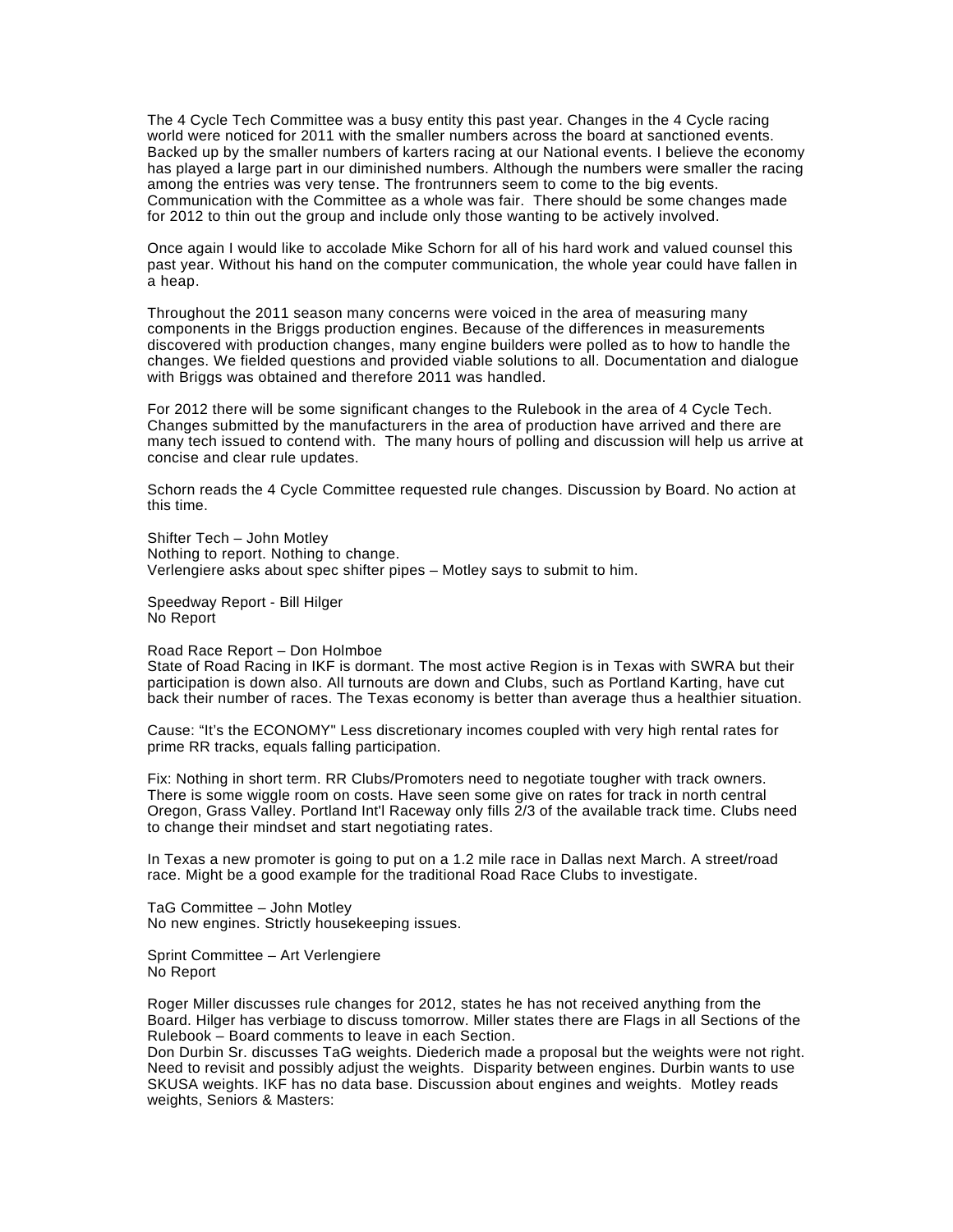Rok TT – 375 & 405 Motori 7 – 370 & 400 Leopard & Rotax – 355 & 385 PRD – 345 & 375

Hilger states the Rules will be done on Sunday.

## **Directors Agenda Items**

Bill Hilger: No items.

Morrow asks about the Claimer Rule. Wants clarity on the rule. Discussion by Board.

Motion to Adjourn by Diederich Second by Norgaard Meeting Adjourned at 6pm.

President Bill Hilger called the Sunday Open Meeting to order at 8:07am. Directors present at Roll Call were Glenn Araki, Ed Diederich, Bill Hilger, Jack Hoegerl, John Motley, Doug Norgaard, Mike Schorn, Rick Scribner, and Art Verlengiere.

President Hilger welcomed the following Members and Guests in attendance: Terry Nash, Don Durbin Sr., Roger Miller, Ron Perry, Janet Scribner, and Sharee Hoegerl.

Motion by Hilger in Section 105.2.1 Pre-Race Technical Inspection – add additional sentence to the end of the first paragraph: This applies to each day of multiple day events and also includes official event practice days, and morning practice sessions. Second paragraph, change "Checklist" to "Form" and add sentence to end of second paragraph: Form is available on the IKF website under "Forms." Second by Verlengiere.

Tabled for discussion later. Roger Miller to work on verbiage.

Rule Changes & Clarifications: Section 105.2.1.4 Wheels: Add: Wheel covers not allowed.

Section 106.7 Drip Pan: Strike the word "mandatory" and replace with "suggested".

Section 105.6 Safety Fastening – Under Exceptions, paragraph #3, Entire paragraph to be in bold typeface. Motion by Schorn: Section 105.9 Starters Second sentence, strike words "may not be used" and replace with "is strongly recommended to not be use"… Second by Norgaard. In Favor: Unanimous Passed

Motion by Diederich: Section 210.3.4 Revise Sentence "C" to read: Will be allowed only one attempt at one lap…. Second by Schorn. In Favor: Unanimous Motion by Hilger: Sections 401.15.3.3 and 451.16.3.3 Add after "button head cap screws" the words "or non-protruding hardware…" and then continue the sentence Second by Norgaard. In Favor: Unanimous

Sections 401.14.2.3 & 451.15.2.3 Sentence in second paragraph that starts with word "Foaming" – Replace "Foaming the" with "Use of expanding foam…" Motion by Hilger: Section 105.1.6.3.5 Neck Collars – Add: EVS R4 Second by Diederich. In Favor: Unanimous Passed

Araki asks Roger Miller about an age issue. Discussion by Board. Miller to add Driver Ages to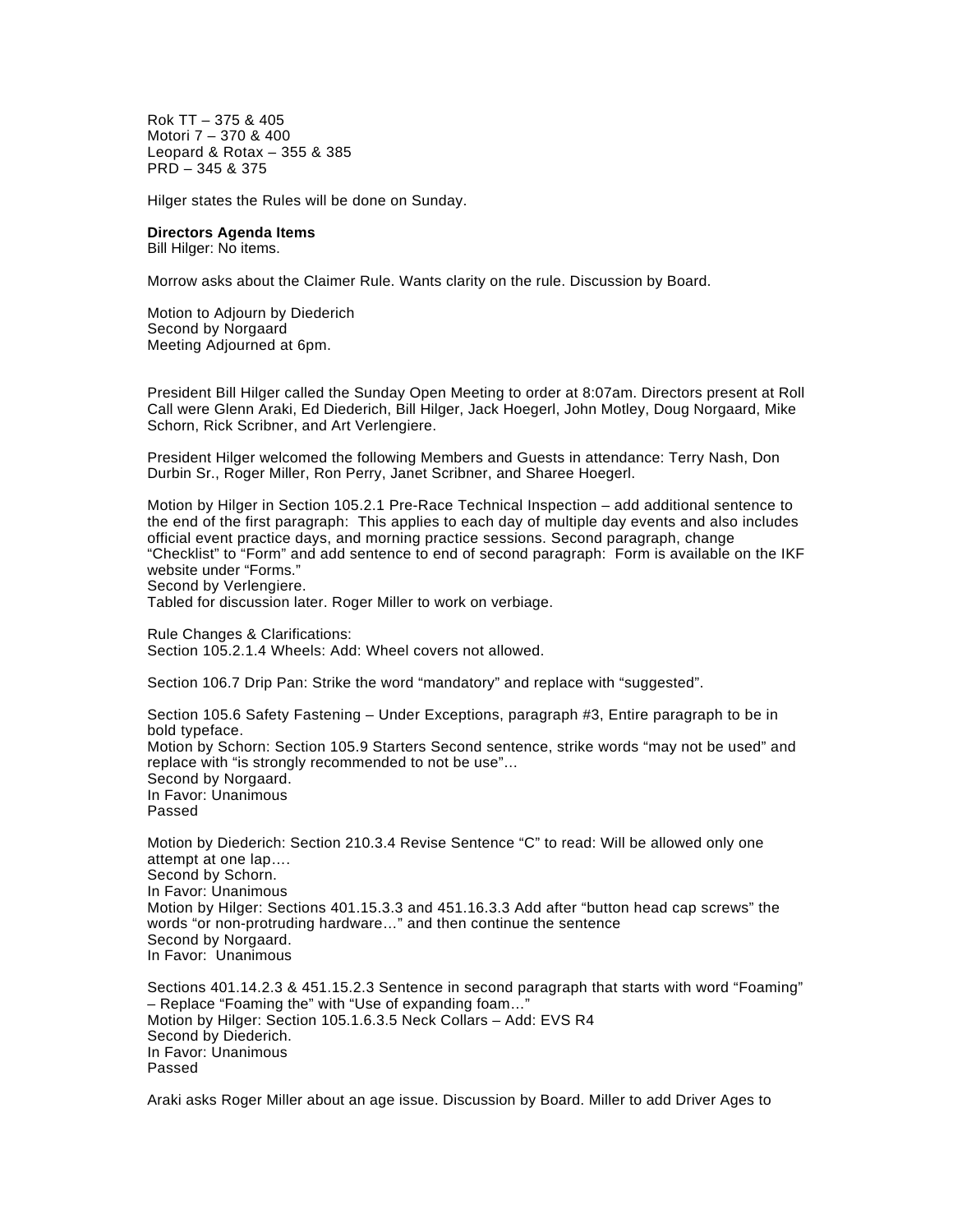Sections 207, 209, 251, 275, 301 as in the bottom of Sections 402 and 403; will recommend to Board for approval for Rulebook addition. Hoegerl states this is a clarification not a change to the Rulebook.

Motion by Scribner: Section 201.8 4 Cycle Sprint Bodywork – Add additional sentence at the end: Rear wheels may extend beyond the rear bumper by a maximum of 1" on each side. Second by Schorn. In Favor: Araki, Diederich, Hoegerl, Motley, Norgaard, Schorn, Scribner Abstain: Verlengiere Passed

Motley discusses the IKF Shifter/TaG licenses.

Shirley Hilger joins the Meeting.

Motion by Araki to add a Rookie Comer class to Section 207. Attained Age 7 to Competition Age 10. Allows a Kid Karter to run both classes and go back. Rules to follow. Second by Schorn.

In Favor: Araki, Hilger, Motley, Norgaard, Schorn, Scribner, Verlengiere Opposed: Diederich, Hoegerl Failed – Required a Super Majority Vote

Possible submission as a regional championship / local option class. Need to publicize the class.

Lengthy discussion on 4 Cycle Committee Tech Updates submitted by Schorn. Board requests a rewrite on the updates and the Board will readdress.

Hoegerl adds to Sections 401.17.2 and 451.18.2: Continue the last sentence with additional language "…and must have a belt/chain guard".

Motion by Hoegerl re: Section 620.53.1 Clutch: Effective January 1 2012 maximum I.D. is 3.360" New drums have three holes and are the only ones allowed. Second by Verlengiere. In Favor: Unanimous Passed

Verlengiere discusses the possible candidates for the appointment of the 2012 Region 7 Sprint Coordinator. No action taken.

Motion by Verlengiere to eliminate the punch requirement for the 2 Cycle Sprint Grand National. Discussion by Board and members on punches and waivers. Second by Schorn. Schorn Withdraws his Second. Verlengiere Withdrew the Motion.

Motion by Verlengiere: add to Section 102.1.1: The IKF Board of Directors reserve the right to modify, change, or overrule any portion or the entire Rulebook for any reason by Super Majority vote of the Board of Directors. These changes may be effective immediately. Second by Schorn. In Favor: Unanimous Passed

Verlengiere initiates discussion on homologation of engines. Lists benefits to engine importers. Tabled to next Phone Board Meeting.

Motion by Verlengiere: Add additional sentence to the end of 800.14. For Section 200 (2 Cycle and 4 Cycle) Regional race programs, multiple points (2X, 3X, nX) may be awarded for races held after the first Grand National event (either 2 Cycle or 4 Cycle) for that year. Second by Araki. In Favor: Araki, Diederich, Motley, Norgaard, Scribner, Verlengiere Opposed: Schorn Abstain: Hoegerl Passed